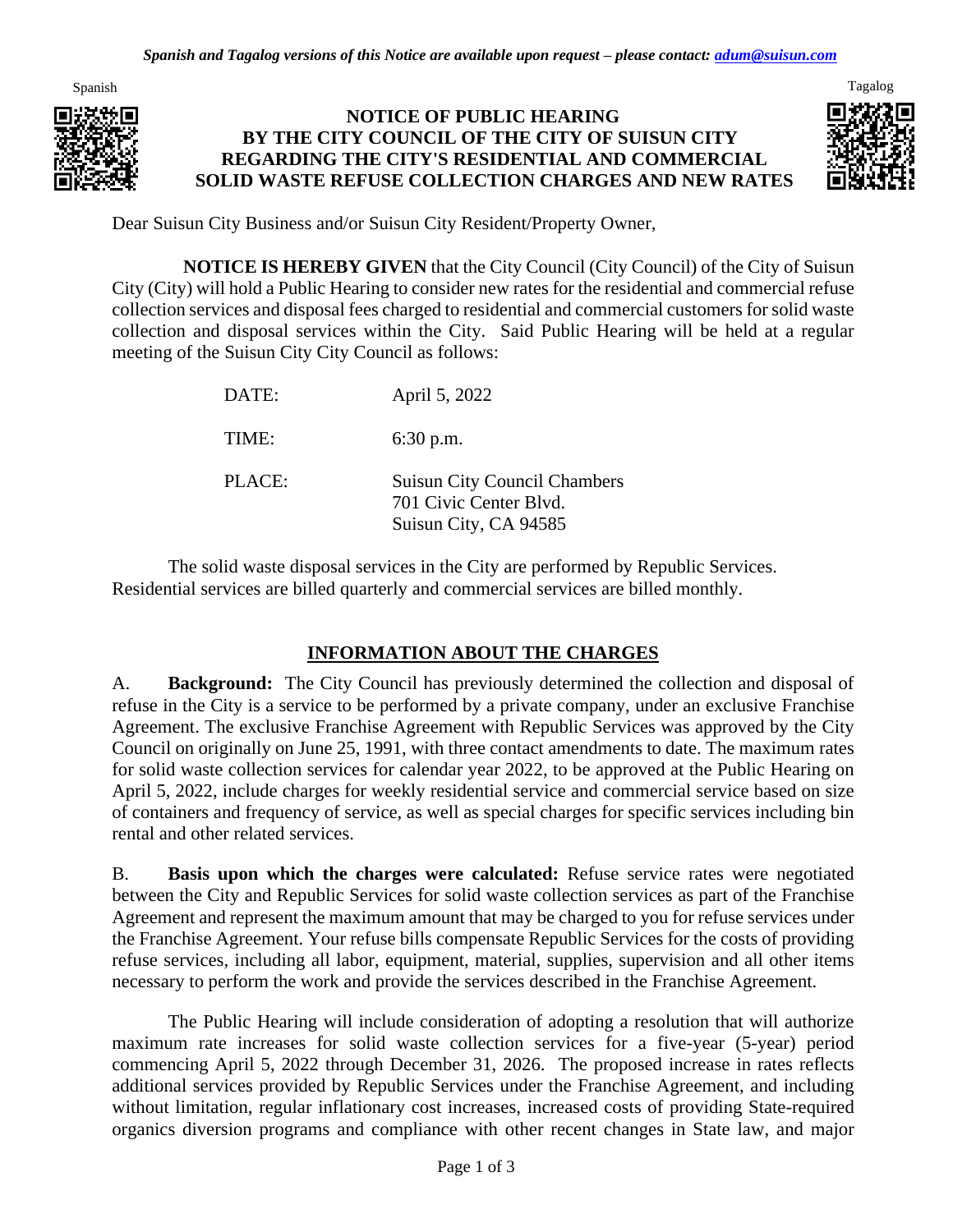changes in the costs of providing recycling services as a result of certain adverse developments in the recycling markets.

The proposed 2022 rates included in Exhibit "A" hereto are the actual rates that will be charged to customers foregoing a majority protest (50% plus one protest from businesses and residents/property owners in the City). For the years 2023-2026, beginning January 1, 2023, refuse service rates are proposed to be adjusted on a yearly basis based on the actual increase in the Consumer Price Index (CPI) for All Urban Consumers: Water and Sewer and Trash Collection Services in U.S. City Average (CUSR0000SEHG) (CPI-WST).

The rate adjustment methodology provides for an adjustment to the rate adjustment index for each respective cost component for the twelve-month (12-month) period ending December prior to the rate year anniversary date for changes in the Consumer Price Index (CPI), in addition to fees of the franchisee.

**Reason for the charges**. The maximum rates for solid waste collection services are for the operation and administration of the refuse disposal and recycling programs implemented by the franchisee in accordance with the Franchise Agreement and State law, as well as to cover certain governmental fees, and franchise fees. The primary factors for the proposed new rate structure pertain to regular inflationary cost increases, increased costs of providing State-required organics diversion programs, primarily Senate Bill (SB) 1383, and other recently enacted State mandates, and changes in overseas recycling markets. In July 2017, for example, China announced a policy called National Sword, which limits the import of contaminated recyclable commodities and increases inspections of recyclable commodity imports. This policy change has had significant adverse cost impacts on solid waste service providers nationwide.

- State Assembly Bill (AB) 341 requires businesses and multi-family complexes to recycle if they generate four or more cubic yards of commercial solid waste per week. It requires apartment complexes to recycle if they have five or more dwelling units.
- State Assembly Bill (AB) 1826 requires businesses to arrange for organic recycling services if they generate two or more cubic yards of commercial solid waste per week. It requires apartment complexes to arrange for organic recycling service if they have five or more dwelling units.
- State Assembly Bill (AB) 1594 requires Jurisdictions to send their green waste to a compost facility in order to count green waste material as a diversion towards the City's 50% diversion goal.
- State Senate Bill (SB) 1383 mandates that California reduce organic waste by 75%, and increase edible food recovery by 20% by January 2025. As a result, green waste and food waste will no longer be able to be disposed of in the landfill. SB 1383 requires jurisdictions to allow food waste to be collected in residential green waste carts, which is then subjected to mandatory processing that significantly increases the cost of handling that material. SB 1383 also requires waste haulers to undertake new measures to reduce contamination, educate waste generators, procure recycled products with organics content, track and report on recycling participation, and assist local jurisdictions with enforcement of the State's new recycling requirements.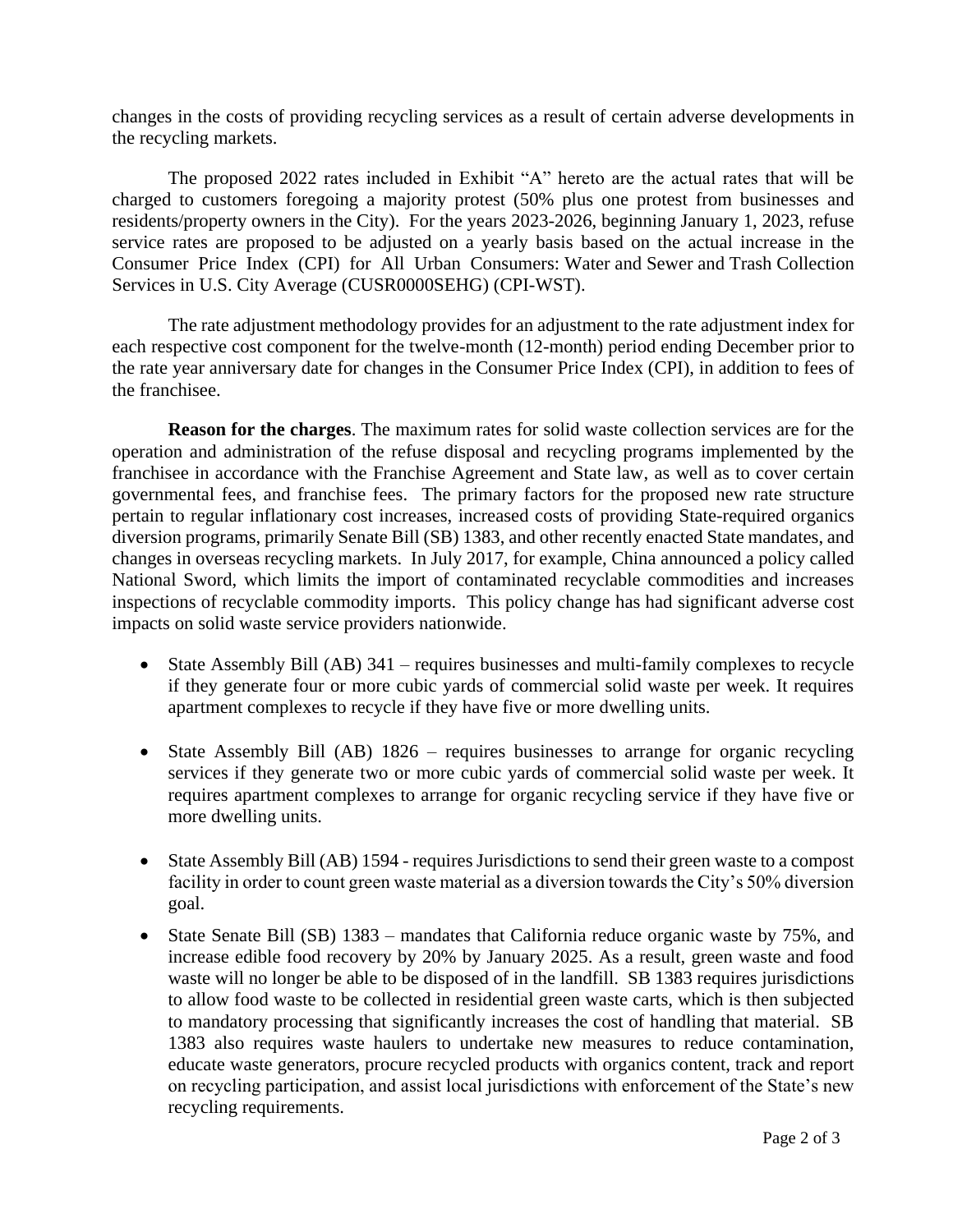**Charge per account**. The proposed rates in Exhibit "A" include the rate and base rates that residential, multi-family, and commercial customers will pay assuming there is no majority protest. Moving forward, on January  $1<sup>st</sup>$  of each year the CPI-WST will be applied to all rates. During the fifth year, 2026, both a rate review and another Prop 218 process may be conducted, as necessary.

#### **C. ABILITY TO PROTEST**

Owners of real property subject to the rate increases (and lessees/commercial or single family/multifamily customers of such property who actually pay the rates) in the City of Suisun City, who wish to protest the increase or the new rates can send in a written protest to the City Clerk at the address below and/or attend the public hearing on the increase to register their written protest at the hearing. Only one written protest per residential or commercial parcel in the city's service area (i.e. address/assessor parcel number) will be counted. Written protests must be actually received by the City Clerk, whether by mail or in-person delivery, prior to or during the Public Hearing on April 5, 2022. Any written protests received following the close of the Public Hearing will not be counted.

All written protests must, at a minimum, include the following information to be counted: (a) address or assessor parcel numbers of property subject to the new rates, (b) name and signature of the protester and whether the protester is a property owner or service account holder and (c) a clear statement protesting the rates pursuant to this notice. Written protests by electronic mail (email) or fax will not be accepted.

This protest hearing is being conducted in accordance with Article XIIID of the California Constitution. The City Council will not implement the new rates and fees should a majority written protest against the proposed rates and fees be received on all identified residential or commercial parcels in the City's service area.

Persons wishing to protest must submit (in-person or by mail) such protests to the City Clerk at 701 Civic Center Blvd., Suisun City, California 94585 before the public hearing or appear at the public hearing and submit their written protests at the hearing.

Any additional information on the proposed fee structure may be obtained from the City's Public Works Department at (707) 421-7340 or 701 Civic Center Blvd., Suisun City, California. Additional information and a copy of this Notice is also available on the City of Suisun City's website at [www.suisun.com](http://www.suisun.com/) (search for Prop 218).

If you challenge this proposal in court, you may be limited to raising only those issues you, or someone else raised at the Public Hearing described in this Public Hearing Notice, or in written correspondence delivered to the City Clerk at, or prior to the Public Hearing.

This 9<sup>th</sup> day of February, 2022  $\mathbf{DATED}$ 

Nouae Vue, P.E., Public Works Director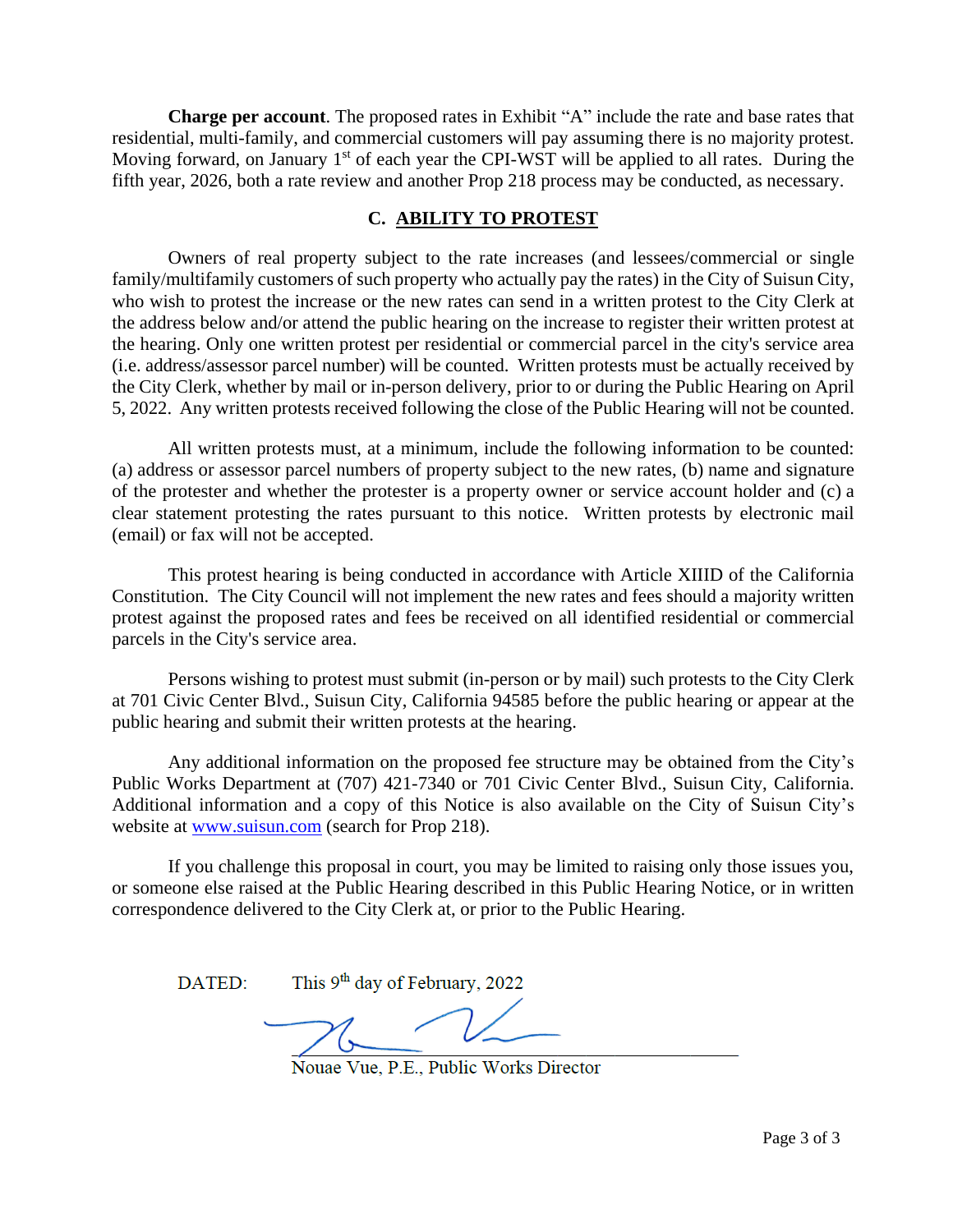#### **EXHIBIT "A" SOLID WASTE RESIDENTIAL AND COMMERCIAL RATES(1)**

#### **CITY OF SUISUN CITY** RESIDENTIAL GARBAGE RATE & RECYCLING RATE CALCULATIONS

|                                           | <b>Current</b><br>Rates |       | <b>Proposed</b><br>Rates |       |
|-------------------------------------------|-------------------------|-------|--------------------------|-------|
| Garbage Single-Family Rate/Month          |                         | 31.21 | s                        | 37.41 |
|                                           |                         |       |                          |       |
| <b>Recycling Single-Family Rate/Month</b> |                         | 5.10  | Ŝ                        | 6.05  |
|                                           |                         |       |                          |       |

| <b>TOTAL MONTHLY BILLING</b> | \$36.31 | \$43.46 |
|------------------------------|---------|---------|
|                              |         |         |

(1) Not all fees included in the rate structure shown above constitute "property-related fees" subject to the majority protest process under Proposition 218. The City has nonetheless provided the full proposed rate schedule in furtherance of public transparency.

.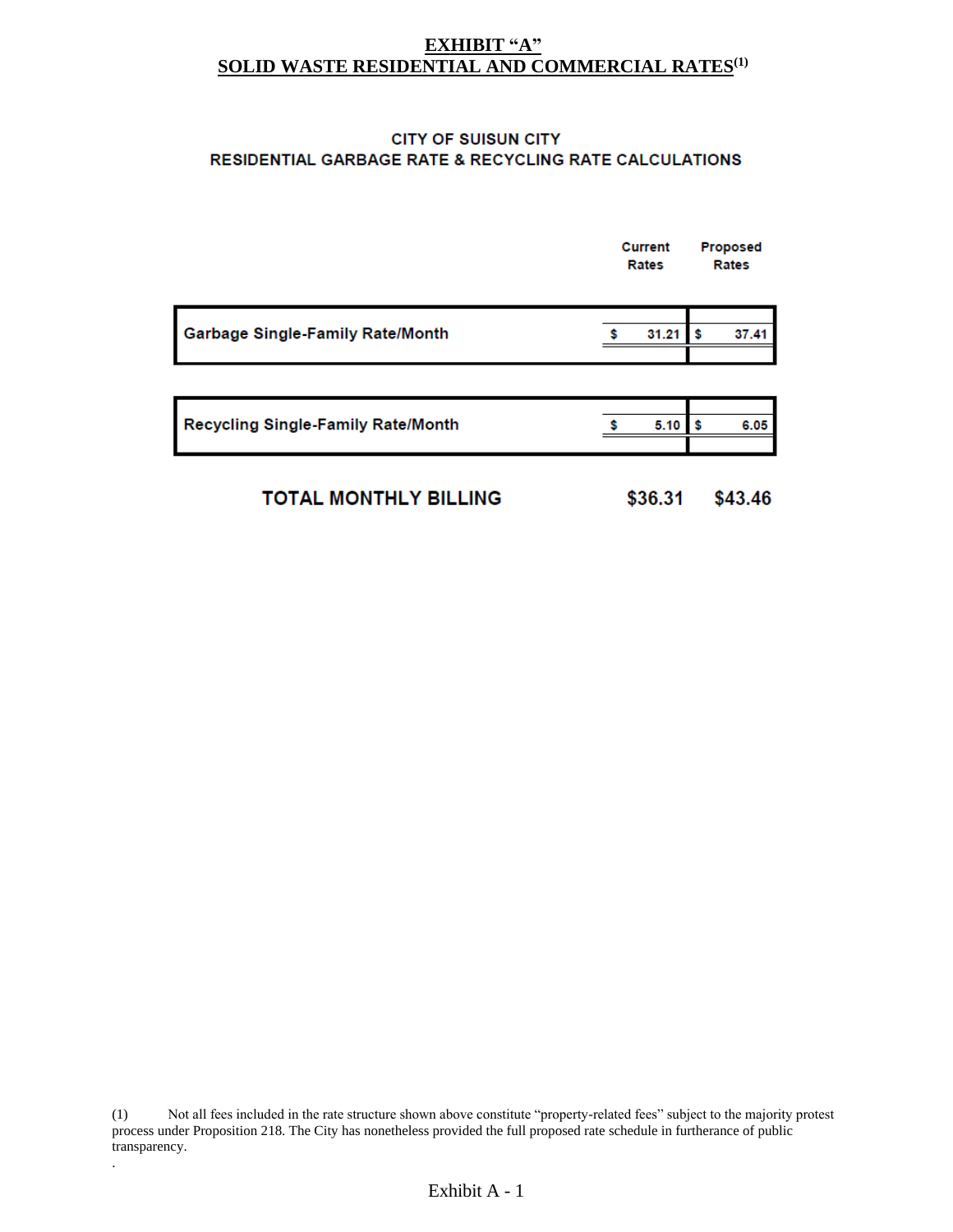#### **EXHIBIT "A" SOLID WASTE RESIDENTIAL AND COMMERCIAL RATES(1)**

# **CITY OF SUISUN CITY COMMERCIAL CART GARBAGE RATE CALCULATIONS**

|                              | P/U<br><b>Per Week</b> | <b>Current</b><br>Rates | <b>Proposed Rates</b> |
|------------------------------|------------------------|-------------------------|-----------------------|
|                              | 1                      | \$<br>24.49             | 29.41                 |
|                              | 2                      | \$<br>44.72             | 53.70                 |
| <b>Trailer Park and Apts</b> | 3                      | \$<br>67.09             | 80.56                 |
| (curbside 32 gal can)        | 4                      | \$<br>89.47             | 107.44                |
|                              | 5                      | \$<br>111.82            | 134.27                |
|                              |                        |                         |                       |
|                              | 1                      | \$<br>63.04             | 75.70                 |
|                              | 2                      | \$<br>126.07            | 151.38                |
| 96 gal cart                  | 3                      | \$<br>189.11            | 227.08                |
|                              | 4                      | \$<br>252.15            | 302.78                |
|                              | 5                      | \$<br>315.20            | 378.49                |
|                              |                        |                         |                       |
|                              | 1                      | \$<br>67.97             | 81.62                 |
|                              | 2                      | \$<br>135.95            | 163.25                |
| 65 gal cart (Food waste)     | 3                      | \$<br>203.93            | 244.88                |
|                              | 4                      | \$<br>271.91            | 326.51                |
|                              | 5                      | \$<br>339.86            | 408.10                |
|                              |                        |                         |                       |
| Extra                        |                        | \$<br>39.90             | 47.91                 |

(1) Not all rates identified above constitute "property-related fees" subject to the majority protest process under Proposition 218. The City has nonetheless provided a full schedule of all fees in furtherance of public transparency.